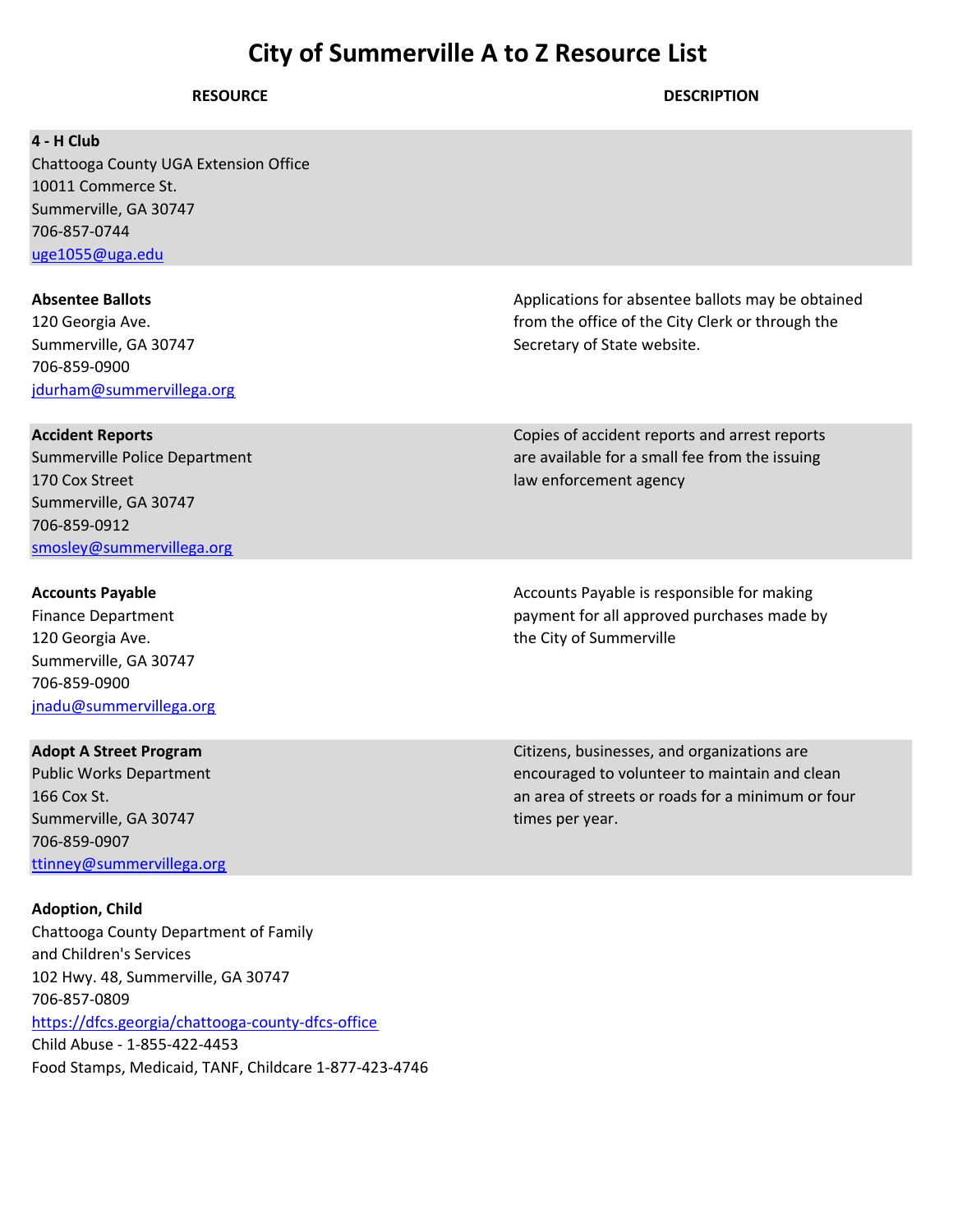### Adoption, Pet

Chattooga County Animal Control 464 Red Oak Rd. Summerville, GA 30747 706-857-0679 ChrisAnn9786@hotmail.com

706-857-0771 and GED testing

706-859-0900 by the Mayor and Council. jdurham@summervillega.org

### American Red Cross

Northwest Georgia 112 John Maddux Dr. NW Rome, GA 30165 844-536-6226

### Animal Control

Chattooga County Animal Control 464 Red Oak Rd. Summerville, GA 30747 706-857-0679 ChrisAnn9786@hotmail.com

### Animal Shelter

Chattooga County Animal Control 464 Red Oak Rd. Summerville, GA 30747 706-857-0679 ChrisAnn9786@hotmail.com

Adult Education **The adult education** The adult education program is offered through Georgia Northewestern Technical College Georgia Northwestern Technical College and 152 Senior Dr. Summerville, GA 30747 includes GED classes, English Literacy Program,

Alcohol Licenses **Alcohol Licenses** are Licenses for the sale of alcoholic beverages are Summerville City Hall issued by the City Clerk at an annual license fee. 120 Georgia Ave. Summerville, GA 30747 Alcohol license applications must be approved

Animal, Removal of Dead The public works dept. is responsible for picking up Public Works Department dead animals. This includes from streets, roads, 166 Cox St. Summerville, GA 30747 ditches. If a resident has a dead animal on their 706-859-0907 property and needs it disposed of, place the animal ttinney@summervillega.org in a bag and place the bag on the edge of the road.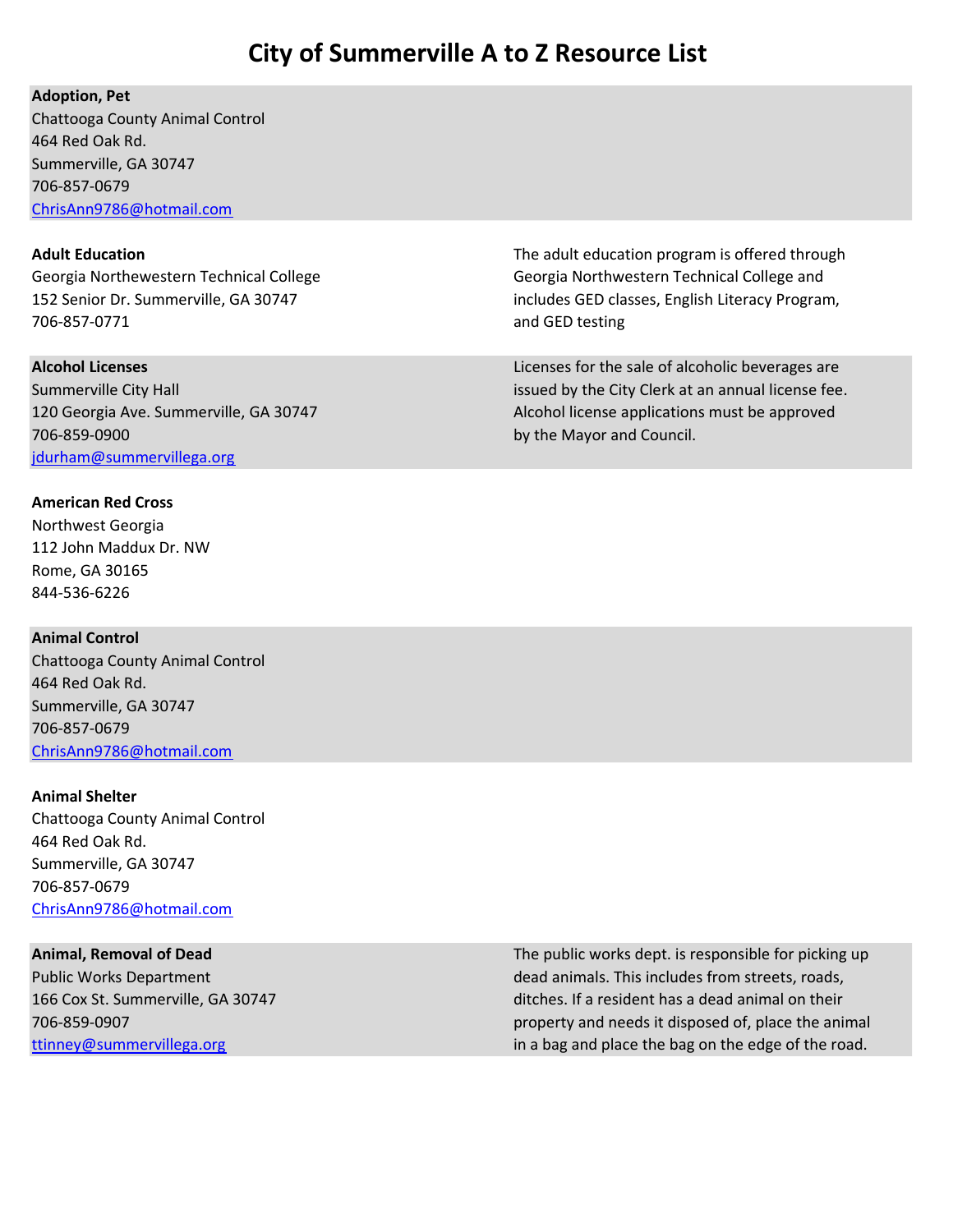### Arson Hotline

Summerville Fire Department 176 Cox St. Summerville, GA 30747 706-859-0914

706-857-5544 the City of Summerville.

706-859-0912 smosley@summervillega.org

Attorney's Office **The City of Summerville's attorney's office** The City of Summerville's attorney's office Albert Palmour **provides** legal services to the Mayor and Council, 9933 Commerce St. Summerville, GA 30747 the City Manager, and all other departments of

Background Check The Summerville Police Department will conduct a Check The Summerville Police Department will conduct a Summerville Police Department criminal background check for employment or 170 Cox St. Summerville, GA 30747 housing purposes for a fee upon request.

### Banner Permit

Codes Enforcement Officer 120 Georgia Ave. Summerville, GA 30747 706-859-0900 jnorton@summervillega.org

### Bid Information

Purchasing Department 120 Georgia Ave. Summerville, GA 30747 706-859-0900 bbennett@summervillega.org

### Board of Education

33 Middle School Rd. Summerville, GA 30747 706-857-3447

Boards, Authorities, and Commissions Meeting times vary depending on the group. In 120 Georgia Ave. Summerville, GA 30747 general, the Mayor and Council appoint citizens 706-859-0900 to boards, authorities, and commissions. For meeting times of these groups, contact the City Managers office. Citizens wishing to serve in one of these volunteer capacities should notify the City Managers office.

Boys and Girls Club The focus at the Chattooga County Boys and Girls and Girls and Girls and Girls and Girls and Girls and Girls and Girls and Girls and Girls and Girls and Girls and Girls and Girls and Girls and Girls and Deb Stowe Club is to build men and women, one child at a 11570 Hwy. 27 time. The club recognizes and responds to the Summerville, GA 30747 collective and individual needs of boys and girls of 706-857-1080 all races, religions, and ethnic cultures.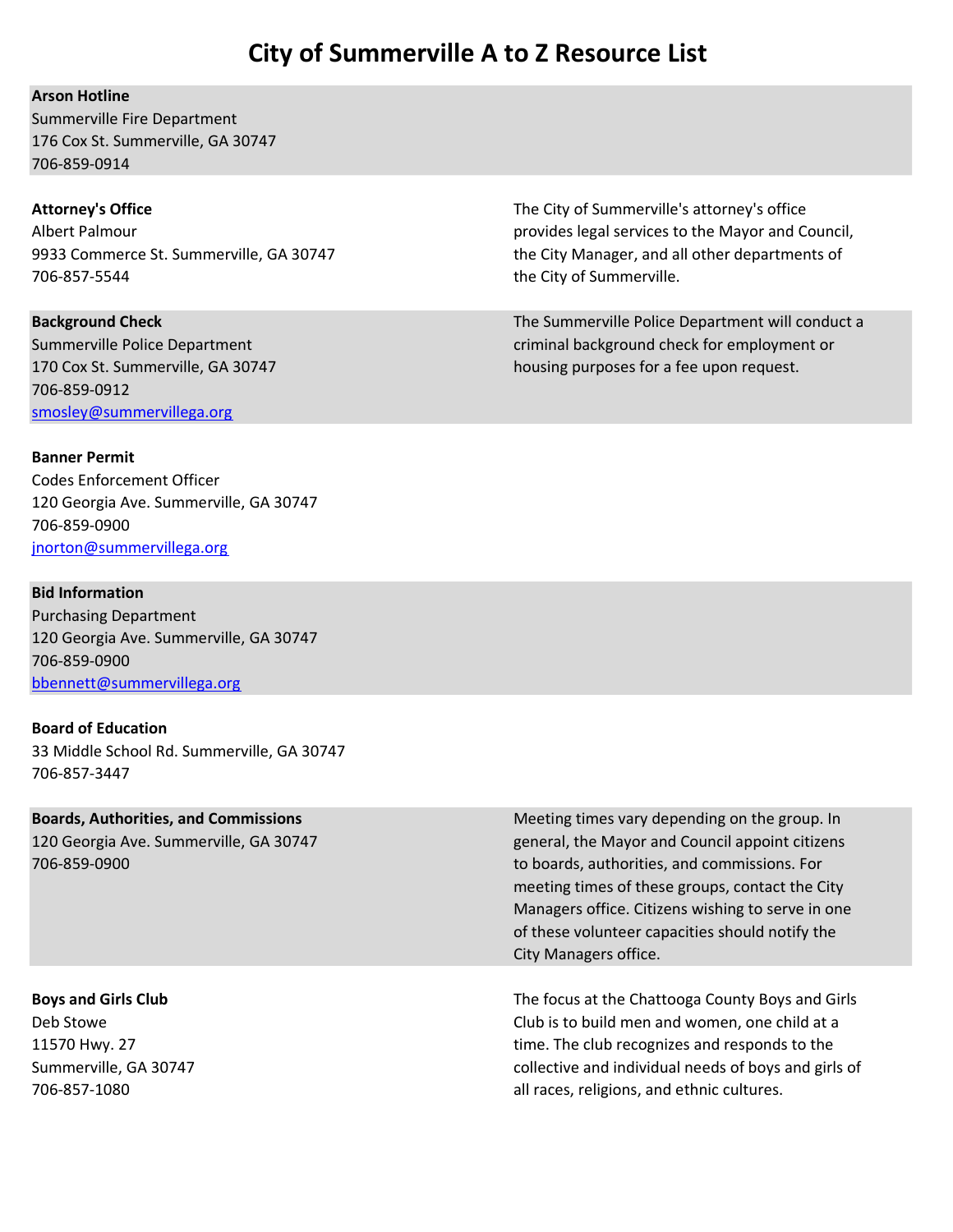| <b>Budget</b><br><b>Finance Department</b><br>120 Georgia Ave. Summerville, GA 30747<br>706-859-0900<br>crutledge@summervillega.org                         | The City of Summerville operates under a fiscal<br>year beginning on July 1st and ending on June 30th.<br>The major operating funds are general fund, gas<br>fund, water and sewer fund. Other revenue such as<br>SPLOST or grant funds is accounted for with their<br>own special funds. The City of Summerville is<br>required to adopt and operate under a balanced<br>budget.                                                                                                                                     |
|-------------------------------------------------------------------------------------------------------------------------------------------------------------|-----------------------------------------------------------------------------------------------------------------------------------------------------------------------------------------------------------------------------------------------------------------------------------------------------------------------------------------------------------------------------------------------------------------------------------------------------------------------------------------------------------------------|
| <b>Burning</b><br>Georgia Forestry Commission<br>7465 US Hwy. 27 Summerville, GA 30747<br>706-857-0800                                                      | Check with the Forestry Commission for burn ban<br>information and for obtaining burn permits.                                                                                                                                                                                                                                                                                                                                                                                                                        |
| <b>Business Licenses</b><br><b>City Clerk</b><br>120 Georgia Ave. Summerville, GA 30747<br>706-859-0900<br>jdurham@summervillega.org                        | The City Clerk is responsible for the issuance of<br>City business licenses. Contact the office of the<br>City Clerk for information on obtaining a business<br>license.                                                                                                                                                                                                                                                                                                                                              |
| <b>Call Before You Dig</b><br>Georgia Utilities Protection Center<br>3400 Summit Ridge Parkway<br>Duluth, GA 30096<br>info@ga811.com<br>811 or 800-282-7411 | The Utilities Protection Center is a communication<br>system established to provide one telephone<br>number for excavating contractors and the<br>general public to call for notification of their intent<br>to use equipment for excavation, tunneling,<br>grading, boring, blasting, demolition or similar<br>work. The one call provides the participating<br>members an opportunity to locate and identify<br>underground facilities. Call at least 72 business<br>hours before digging at your home or business. |
| <b>Candidate Qualification</b><br><b>City Clerk</b><br>120 Georgia Ave. Summerville, GA 30747<br>706-859-0900<br>jdurham@summervillega.org                  | All citizens desiring to run for vacant City Council<br>or the Mayor seats must qualify with the<br>Summerville City Clerk.                                                                                                                                                                                                                                                                                                                                                                                           |
| <b>Chamber of Commerce, Chattooga County</b><br>Sylvia Keziah<br>200 S. Commerce St. Summerville, GA 30747<br>706-857-4033                                  | The Chattooga County Chamber of Commerce is an<br>organization made up of businesses and individuals<br>who have joined to promote the economic well-<br>being of Summerville and Chattooga County.                                                                                                                                                                                                                                                                                                                   |
| <b>Charter, City of Summerville</b><br><b>City Clerk</b><br>120 Georgia Ave. Summerville, GA 30747<br>706-859-0900<br>jdurham@summervillega.org             | The Charter of the City of Summerville details<br>the Government's structure, functions, and<br>organization.                                                                                                                                                                                                                                                                                                                                                                                                         |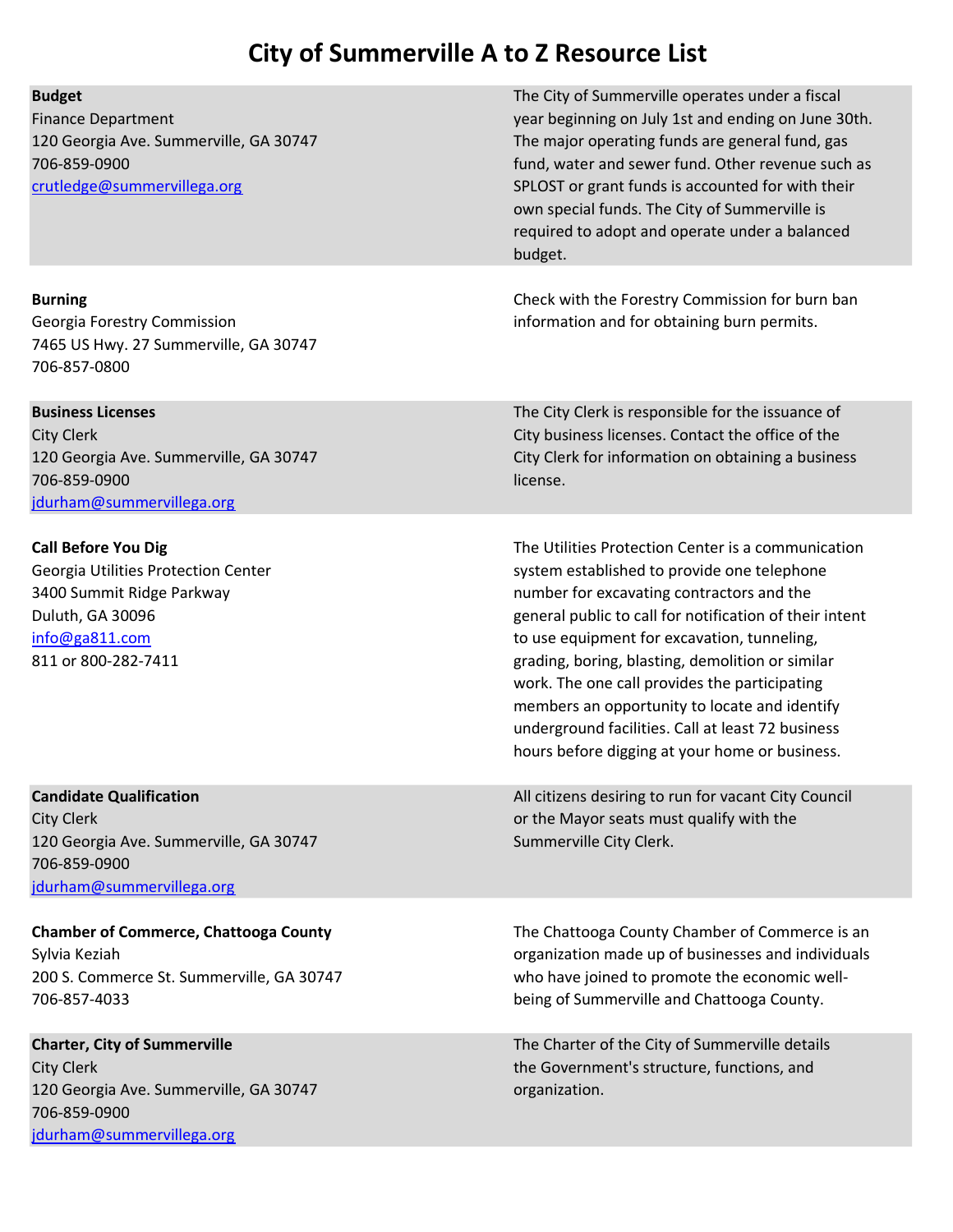| <b>Child Abuse and Neglect</b>                        |                                                      |
|-------------------------------------------------------|------------------------------------------------------|
| Chattooga County Department of Family and             | Child abuse and neglect is handled through the       |
| <b>Children's Services</b>                            | Department of Family and Children's Services. If a   |
| 102 Hwy. 48, Summerville, GA 30747                    | child is in immediate danger, call 911               |
| 706-857-0809                                          |                                                      |
| https://dfcs.georgia/chattooga-county-dfcs-office     |                                                      |
| Child Abuse - 1-855-422-4453                          |                                                      |
| Food Stamps, Medicaid, TANF, Childcare 1-877-423-4746 |                                                      |
|                                                       |                                                      |
| <b>City Clerk</b>                                     | The Clerk is the official keeper of the City of      |
| 120 Georgia Ave. Summerville, GA 30747                | Summerville ordinances, records, and resolutions.    |
| 706-859-0900                                          |                                                      |
| jdurham@summervillega.org                             |                                                      |
|                                                       |                                                      |
| <b>City Council</b>                                   | The City Council is the governing body of the City   |
| 120 Georgia Ave. Summerville, GA 30747                | of Summerville and consists of five members and      |
| 706-859-0900                                          | the Mayor. Terms are four years. Regular meetings    |
|                                                       | are held on the first Monday of each month at 5:00   |
|                                                       | pm. The public is invited to attend.                 |
|                                                       |                                                      |
| <b>City Hall</b>                                      | City Hall houses the City Manager's office,          |
| 120 Georgia Ave. Summerville, GA 30747                | Customer Service, Human Resources, City Clerk,       |
| 706-859-0900                                          | Finance Department, Building inspection,             |
|                                                       | Purchasing Agent, and Mainstreet Director.           |
|                                                       |                                                      |
| <b>City Manager</b>                                   | The office of the City Manager is responsible for    |
| <b>Tony Carroll</b>                                   | implementation of all policies, programs, contracts, |
| 120 Georgia Ave. Summerville, GA 30747                | ordinances, and resolutions as approved and          |
| 706-859-0900                                          | directed by the Mayor and Council. This office       |
|                                                       | performs the administrative functions of the         |
|                                                       | government and coordinates the daily activities      |
|                                                       | of the departments. The City Manager is the          |
|                                                       | Chief Executive Officer of the City of Summerville.  |
| <b>Clerk of Superior Court</b>                        | The Clerk of Superior Court performs all             |
| 10035 Commerce St. Summerville, GA 30747              | administrative functions of the court as prescribed  |
| 706-857-0706                                          | by law and court rules. The office faithfully        |
|                                                       | maintains accurate records of all court proceedings  |
|                                                       | as well as monies received and disbursed by the      |
|                                                       | clerk. Superior Court handles real estate matters,   |
|                                                       | divorce decrees, criminal felony cases, etc.         |
|                                                       |                                                      |
| <b>Code Enforcement</b>                               | Code enforcement is an active patrol to ensure       |
| 120 Georgia Ave. Summerville, GA 30747                | businesses, neighborhoods, and residences are in     |
| 706-859-0900                                          | compliance with City and State codes and             |
|                                                       | ordinances.                                          |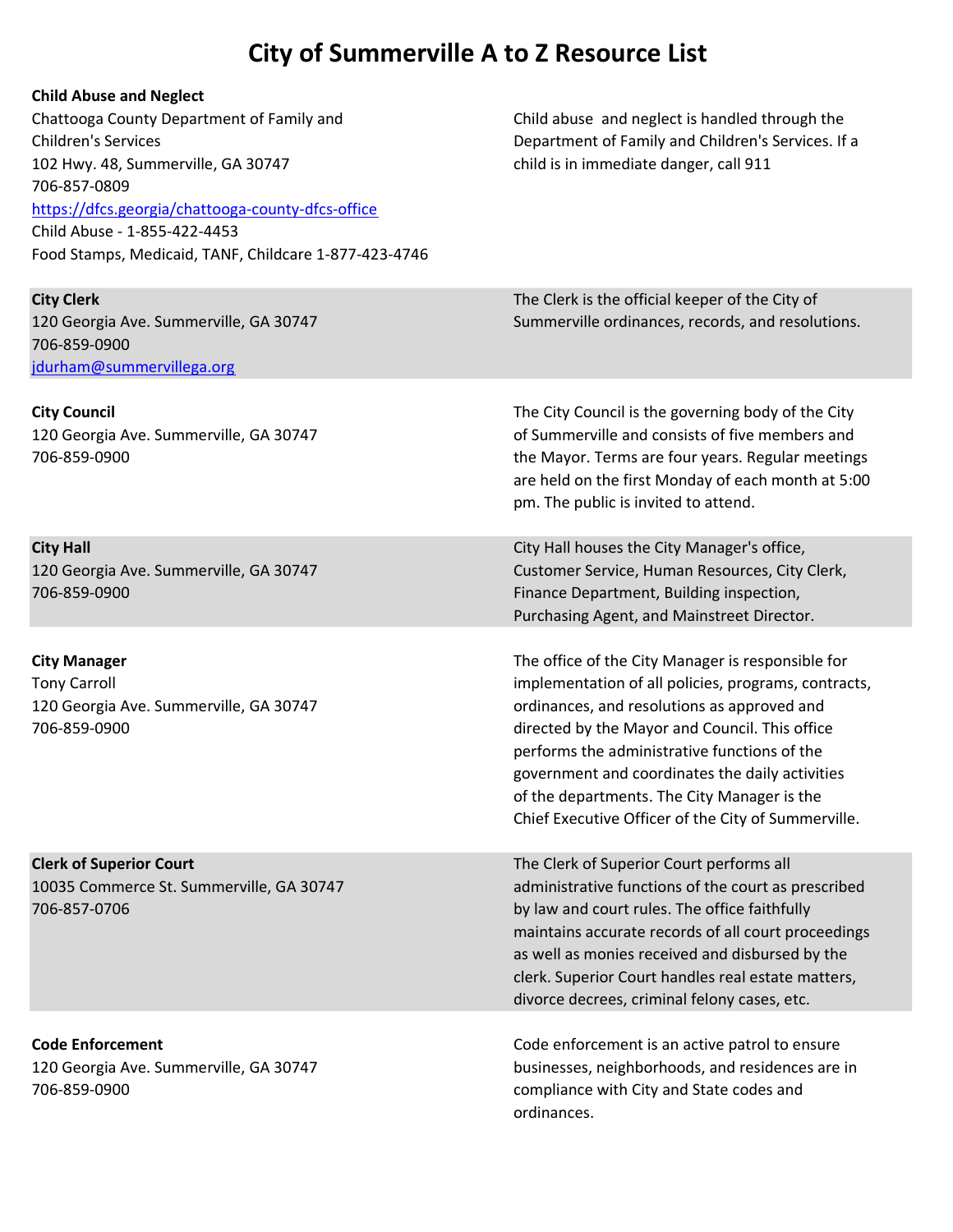| The Comprehensive Plan is a document mandated<br>by the Georgia Department of Community Affairs<br>and must be revised every 10 years. The plan<br>contains the City's goals and objectives and covers<br>topics such as transportation, population, housing,<br>land use, economic development, natural<br>resources, and community facilities. |
|--------------------------------------------------------------------------------------------------------------------------------------------------------------------------------------------------------------------------------------------------------------------------------------------------------------------------------------------------|
| The University of Georgia Cooperative Extension<br>Service responds to the people's needs and<br>interests in agriculture, the environment, families,<br>and 4-H/youth in Georgia with unbiased,<br>research-based education.                                                                                                                    |
| City of Summerville Council agendas can be<br>accessed from the City's website at<br>www.summervillega.org.                                                                                                                                                                                                                                      |
| Regular Council meetings are held on the first<br>Monday at 5:00 pm respectively in the Council<br>Chambers at City Hall. The public is invited to<br>attend.                                                                                                                                                                                    |
|                                                                                                                                                                                                                                                                                                                                                  |
| The development standards establish guidelines<br>for site designs, subdivisions, building materials,<br>etc.                                                                                                                                                                                                                                    |
| The Department of Family and Children's Services<br>(DFCS) is responsible for welfare and employment<br>support, protecting children, foster care and other<br>services to strengthen families.                                                                                                                                                  |
| The District Attorney's office is responsible for<br>prosecuting all criminal offenses, felonies and<br>misdemeanors, as well as certain civil actions such<br>as drug, gambling, and bond forfeitures.                                                                                                                                          |
|                                                                                                                                                                                                                                                                                                                                                  |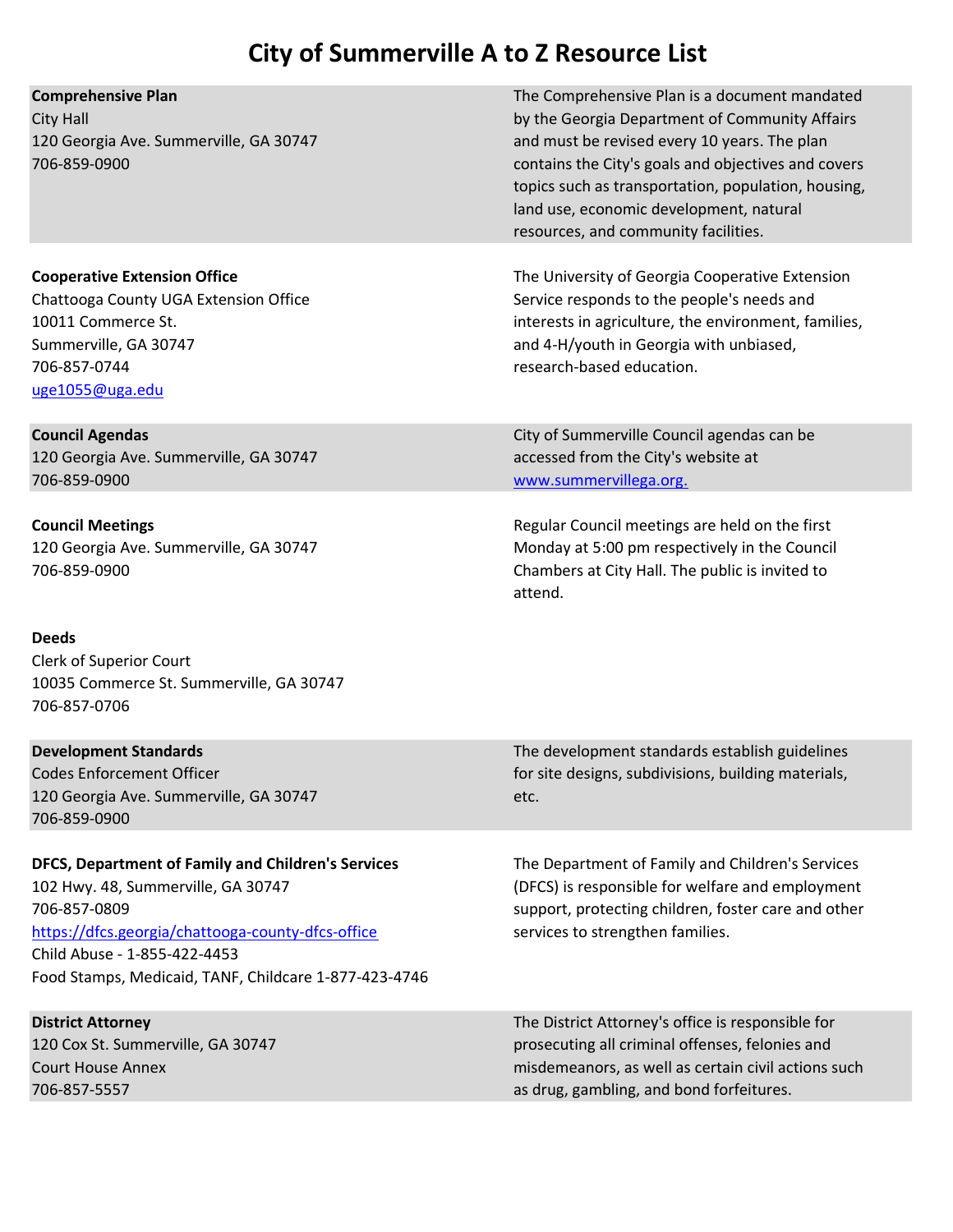706-857-0706 offices.

Divorce Filing Divorce decrees are maintained in the Superior Superior Court Court office. It is suggested to seek an attorney for 10035 Commerce St. Summerville, GA 30747 legal advice prior to contacting the Superior Court

### Downtown Development Authority 120 Georgia Ave. Summerville, GA 30747 706-859-0900 slocklear@summervillega.org

170 Cox St. Summerville, GA 30747 706-859-0912

Dumping, Illegal

911 or non-emergency 706-857-3400

911 or non-emergency 706-857-3400 manmade or natural disasters.

jnadu@summervillega.org

**Drug Hotline Community Community Community Community Community Report the suspicion of drug sales or use** Chief Mosley anonymously to the Summerville Police Dept.

Code Enforcement Officer **It is unlawful for any person, or company to It is unlawful for any person, or company to** 120 Georgia Ave. Summerville, GA 30747 accumulate, place, throw, dump, or leave any 706-859-0900 litter on any public or private property in the City Limits of Summerville.

**Emergencies - 911** Please call 911 for fire, police, natural disaster, 170 Farrar Dr. Summerville, GA 30747 medical emergencies, and natural gas leaks.

**Emergency Management Agency** The EMA develops and upgrades standard operating 170 Farrar Dr. Summerville, GA 30747 procedures for responding to and recovering from

Employment (with City of Summerville) Applications accepted for available positions only. Human Resources **Apply Monday - Friday, 9:00 am - 5:00 pm at** 120 Georgia Ave. Summerville, GA 30747 Summerville City Hall. Job Opportunities are listed 706-859-0900 on the City's website, www.summervillega.org.

Facilities, City of Summerville The City of Summerville offers quality facilities for 120 Georgia Ave. Summerville, GA 30747 any event. Summerville has become a destination 706-859-0900 for banquets, conferences, special events, slocklear@summervillega.org athletic competitions, and more. Contact the Mainstreet Director for more information.

Finance Department The City of Summerville Finance Department 120 Georgia Ave. Summerville, GA 30747 directs financial operations of City government. 706-859-0900 Responsibilities include Annual Audit, revenue crutledge@summervillega.org collections, accounts payable, purchasing, annual budget, and financial services.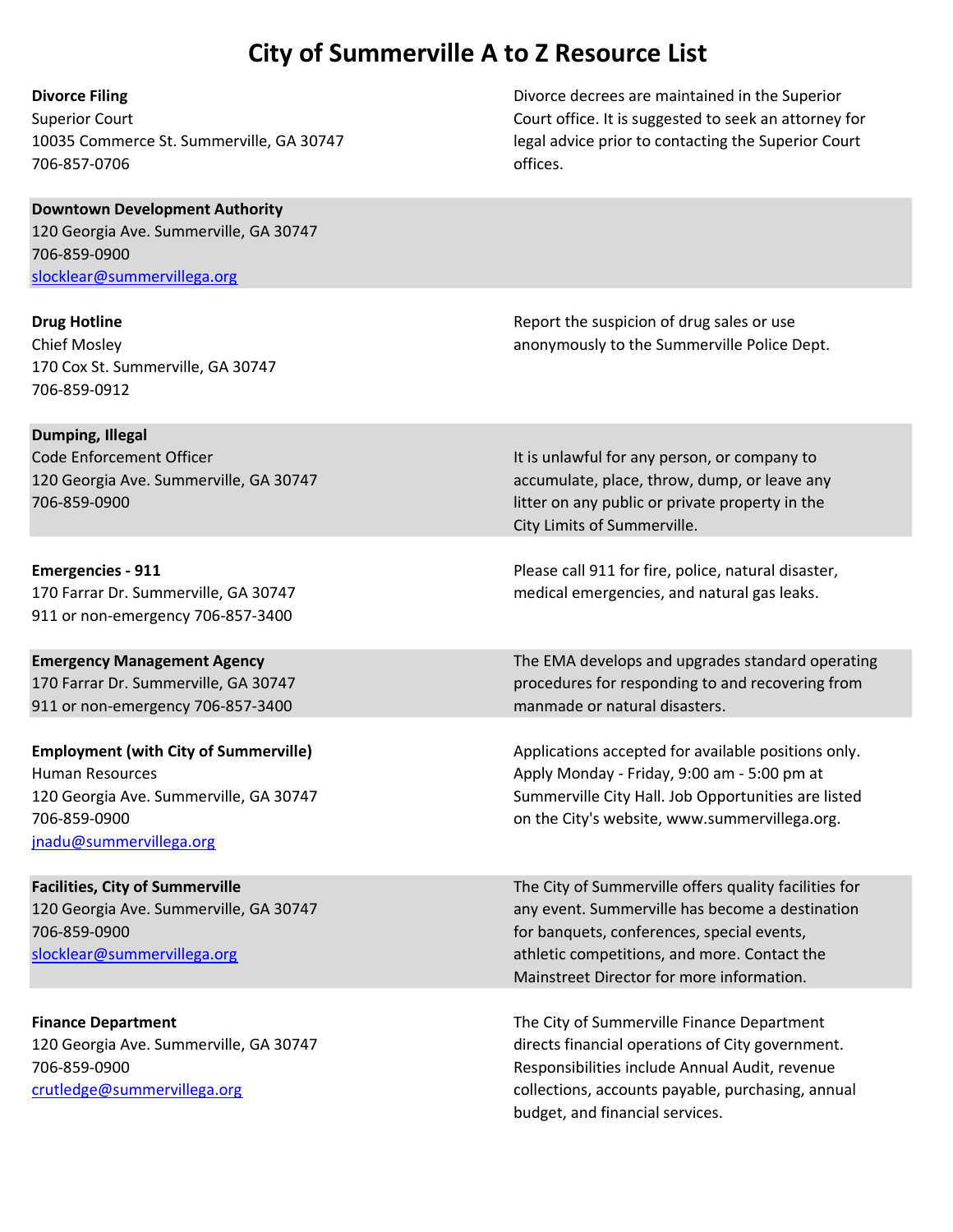Fire Department Station 9 is located adjacent to City Hall. Contact 176 Cox St. Summerville, GA 30747 Chief Lathem for School outings and education, 706-859-0914 smoke detectors, Santa in uniform program, etc.

Fire Reports The fire report is used for official documentation 176 Cox St. Summerville, GA 30747 of all incidents involving the Summerville Fire 706-859-0914 Department. The location, type of incidents, who responded to the scene. It also notes the person(s) involved in the incident and actual visual of the happenings while on the scene. The time is noted from departure from the station, time to scene, and time company left/or dismissed from the scene. The incidents are reported to the State Fire Marshal's Office at the end of each month.

Food Service Permit Food service businesses will be required to involve Chattooga County Health Department the Health Department and obtain a food service

60 Farrar Dr. Summerville, GA 30747 permit before a license can be issued. 706-857-3471 Judy.Wesson@dph.ga.gov

### Food Stamps

102 Hwy. 48, Summerville, GA 30747 706-857-0809 https://dfcs.georgia/chattooga-county-dfcs-office

Fourth of July Celebration This patriotic, hometown event includes free 120 Georgia Ave. Summerville, GA 30747 watermelons, free water slides, sack races, corn 706-859-0900 hole tournament, greasy pole and one of the best fireworks displays in the Southeast. To become a sponsor and receive a banner displayed at the event contact us at City Hall for more information.

### Game Warden

781 Red Top Mountain Rd. Acworth, GA 30102 770-529-2424

Garbage Collection **Garbage Collection** Collection Collects garbage for all and the Wright's Sanitation collects garbage for all 120 Georgia Ave. Summerville, GA 30747 residents in the City of Summerville. Citizens can 706-859-0900 haul junk items to the Chattooga County Transfer Station for a small fee for items that are not normally picked up on the garbage route.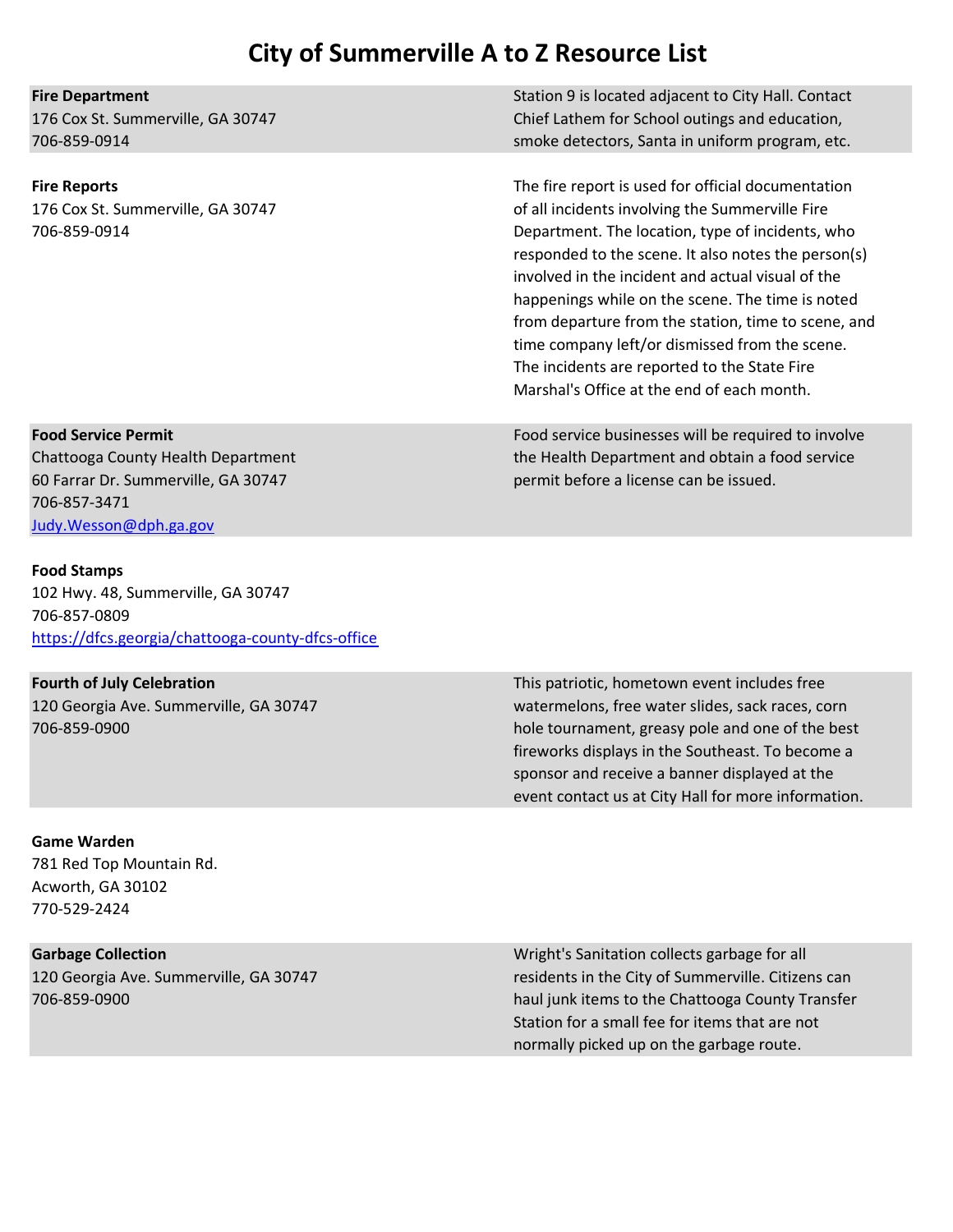ttinney@summervillega.org natural gas, contact Terry Tinney.

Gas Department, Natural The City of Summerville owns and operates it's 166 Cox St. Summerville, GA 30747 natural gas system which covers Chattooga and 706-859-0907 Floyd Counties. For information regarding

Georgia Bureau of Investigations The Georgia Bureau of Investigations is an 132 Old Fairmount Hwy. SE independent, statewide agency that provides Calhoun, GA 30701 assistance to the State's criminal justice system in 706-624-1424 the areas of criminal investigations, forensic laboratory services, and computerized criminal justice information.

### Georgia State Patrol

3386 Martha Berry Hwy. Rome, GA 30165 706-295-6002

### Handicap Permits

Chattooga County Tax Office 120 Cox St. Summerville, GA 30747 706-857-0737

Summerville Housing Authority **public housing.** The public housing. 56 Ross St. Summerville, GA 30747 706-857-3016

706-859-0900 the City of Summerville. jnadu@summervillega.org

706-857-3411, www.chattoogasheriff.com convicted of a crime. mschrader@chattoogasheriff.us

Health Department, Chattooga County Chattooga County Health Department provides a 60 Farrar Dr. Summerville, GA 30747 comprehensive range of health services to the 706-857-3471 citizens of Summerville and Chattooga County in Judy.Wesson@dph.ga.gov areas of women's health, child health, school health, disabled children's services, communicable disease control, chronic disease control, dental health, environmental health, nutrition services, and health education.

Housing Authority The Summerville Housing Authority assist with

**Human Resources Department The City of Summerville Human Resource** Jessica Nadu Department recruits personnel and provides 120 Georgia Ave. Summerville, GA 30747 various support services to departments within

Jail, Chattooga County **The Chattooga County The Chattooga County Jail is operated by the** 35 West Washington St. Sheriff's Office and houses inmates who are Summerville, GA 30747 **awaiting trial, awaiting arraignment**, or have been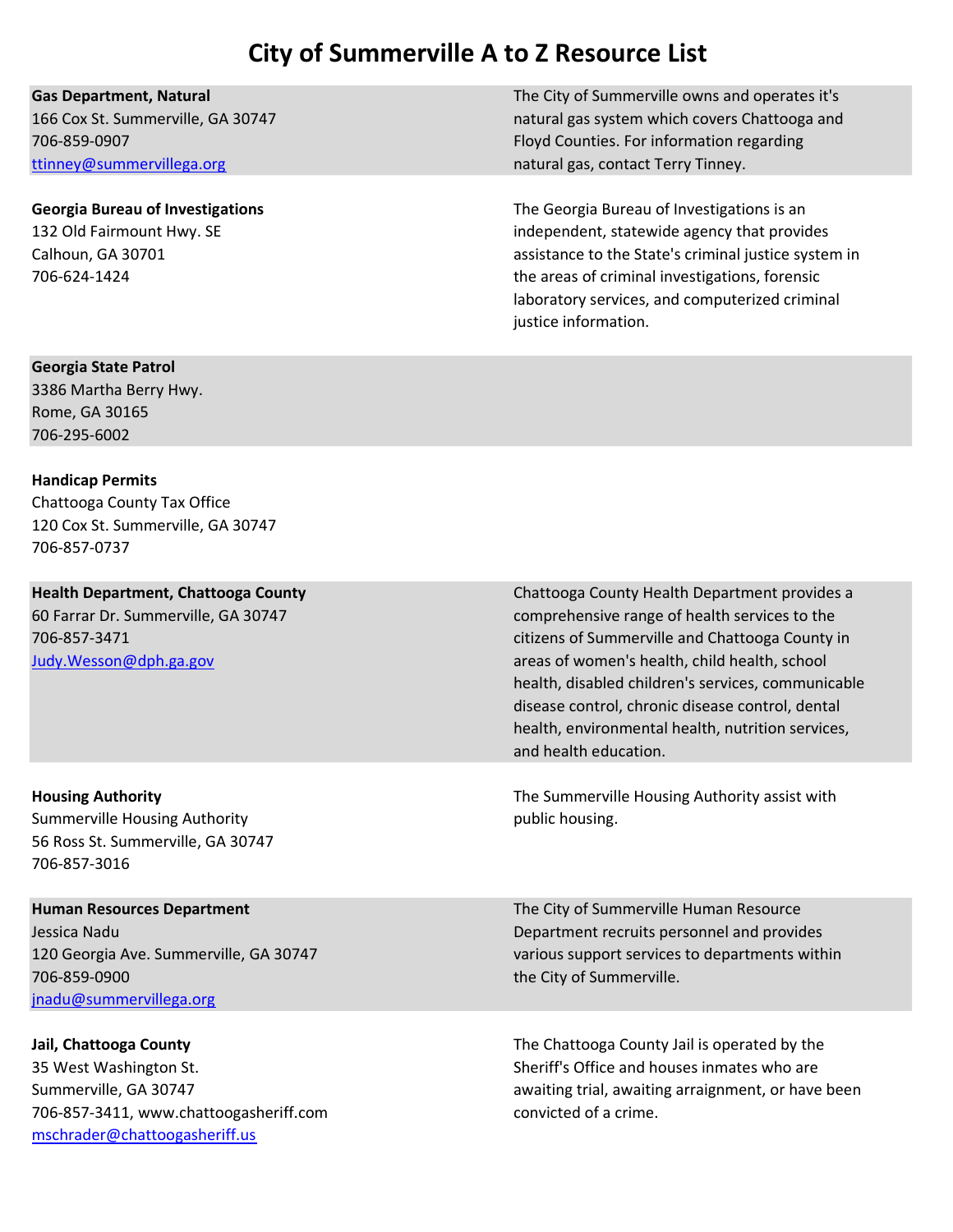120 Georgia Ave. Summerville, GA 30747 junked vehicles on property in the City. 706-859-0900

### Jury Duty

Clerk of Superior Court 10035 Commerce St. Summerville, GA 30747 706-857-0706

Animal Control of an owner's property. 464 Red Oak Rd. Summerville, GA 30747 706-857-0679 ChrisAnn9786@hotmail.com

Library 360 Farrar Dr. Summerville, GA 30747 706-857-2553

### License Plates

Chattooga County Tax Office 120 Cox St. Summerville, GA 30747 706-857-0702

706-857-0706 public record office with all records available

**Junk It is unlawful for citizens to accumulate trash, It is unlawful for citizens to accumulate trash,** Code Enforcement Officer weeds, unsightly materials, litter, refuse, and

Labor, Georgia Department of The Georgia Department of Labor provides a wide 200 West Villanow St. 200 West Villanow St. 200 West Villanow St. 7 angle of services to job seekers and employers Lafayette, GA 30728 **including administration of Georgia's** 706-638-5525 unemployment insurance, employment service, and vocational rehabilitation programs.

Leash Law Dogs in the City limits must be on a leash once off

Liens **Liens** A lien is a claim or change for payment of some and the payment of some and the payment of some and the payment of some and the payment of some and the payment of some and the payment of some and the payment Clerk of Superior Court debt, obligation, or duty. Liens are filed in the 10035 Commerce St. Summerville, GA 30747 Office of the Clerk of Superior Court, which is a for viewing.

Limb and Yard Debris The City of Summerville Public Works Department Department of Public Works & Utilities is responsible for the pickup of limbs, leaves, and 166 Cox St. Summerville, GA 30747 **Comparison Construction Construction** other yard debris. For more information on how to 706-859-0907 properly prepare your limbs and yard debris items ttinney@summervillega.org for pickup, call the City of Summerville Public Works Department at 706-859-0907.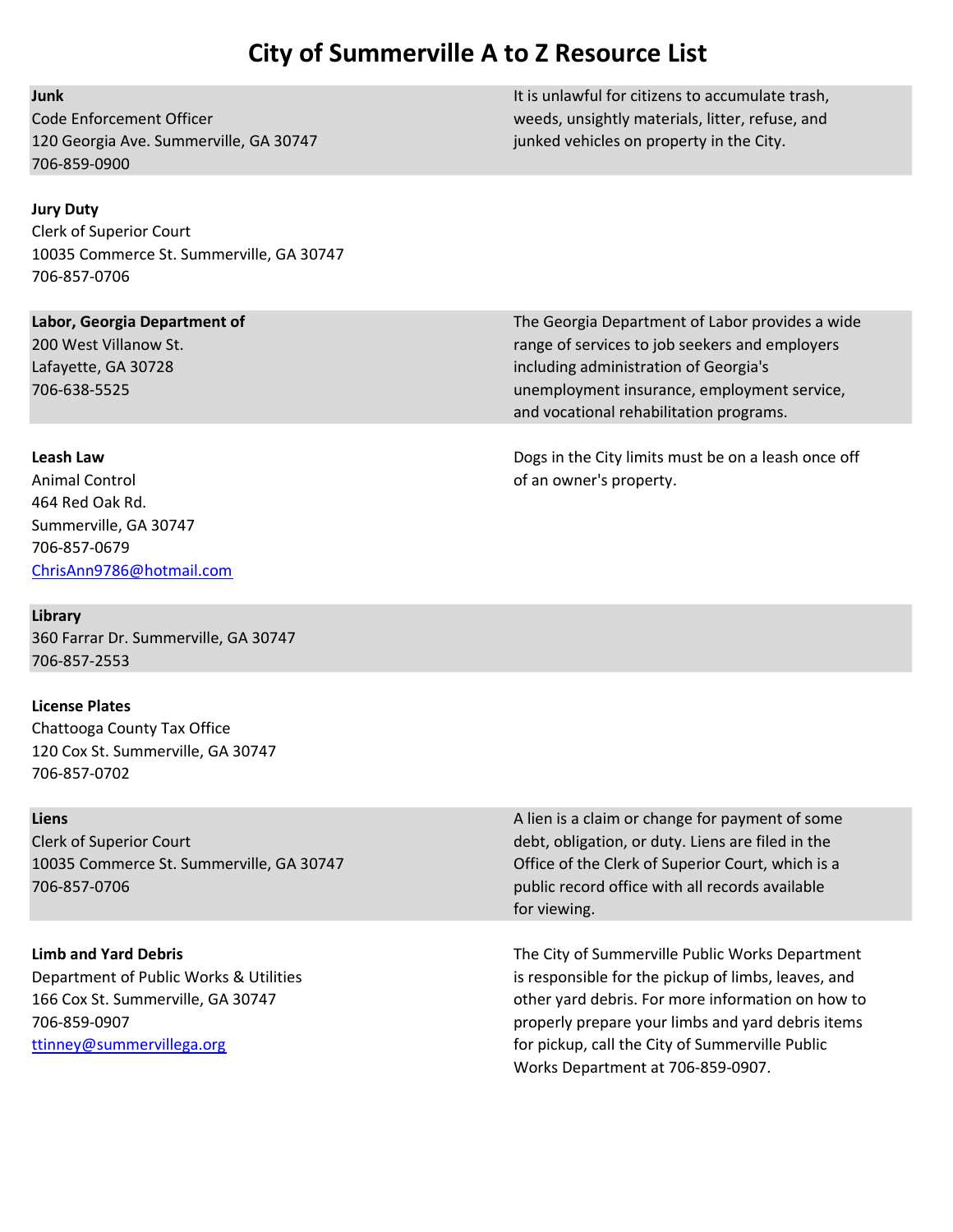| <b>Magistrate Court</b><br>120 Cox St. Summerville, GA 30747<br><b>Court House Annex</b><br>706-857-0711<br><b>Judge Tracy Maddux</b>                                             | Magistrate Court provides assistance to the<br>general public, police agencies, and attorneys in<br>the prosecution of criminal and civil cases in<br>Chattooga County                                                                           |
|-----------------------------------------------------------------------------------------------------------------------------------------------------------------------------------|--------------------------------------------------------------------------------------------------------------------------------------------------------------------------------------------------------------------------------------------------|
| <b>Mainstreet Summerville</b><br>Susan Locklear, Director<br>120 Georgia Ave. Summerville, GA 30747<br>706-859-0900<br>slocklear@summervillega.org                                | Summerville Mainstreet is focused on the<br>economic development of downtown Summerville.<br>Several special events are held throughout the<br>year to encourage people to visit the unique<br>vendors, restaurants, and the railroad turntable. |
| <b>Marriage License</b><br><b>Probate Court Office</b><br>Judge Jon Payne<br>10035 Commerce St. Summerville, GA 30747<br>706-857-0706                                             | The Probate Court provides citizens marriage<br>license applications.                                                                                                                                                                            |
| <b>Mayor</b><br>Harry Harvey<br>120 Georgia Ave. Summerville, GA 30747<br>706-859-0900<br>hharvey@summervillega.org                                                               | The Mayor of the City of Summerville is elected<br>Citywide, and runs the Council meetings. The<br>Mayor's term is four years.                                                                                                                   |
| <b>Municipal Court</b><br>Summerville Police Building, Office of<br>the Municipal Court Clerk<br>170 Cox St. Summerville, GA 30747<br>706-859-0912<br>sfountain@summervillega.org | The Municipal Court hears cases for violations of<br>City Ordinances, violations of State traffic laws,<br>specific state criminal laws, and code enforcement<br>violations.                                                                     |
| <b>Name Change</b><br><b>Clerk of Superior Court</b><br>10035 Commerce St. Summerville, GA 30747<br>706-857-0706                                                                  |                                                                                                                                                                                                                                                  |
| <b>New Utility Service Request</b>                                                                                                                                                | Complete and sign a Utility Application form. Along                                                                                                                                                                                              |

Customer Service Department with the application, the applicant must pay the 120 Georgia Ave. Summerville, GA 30747 appropriate deposit, any connection fees, present 706-859-0900 for copy a rent receipt, lease agreement, purchase agreement, and a valid ID. New account applications can be obtained at the Customer Service Department located at City Hall.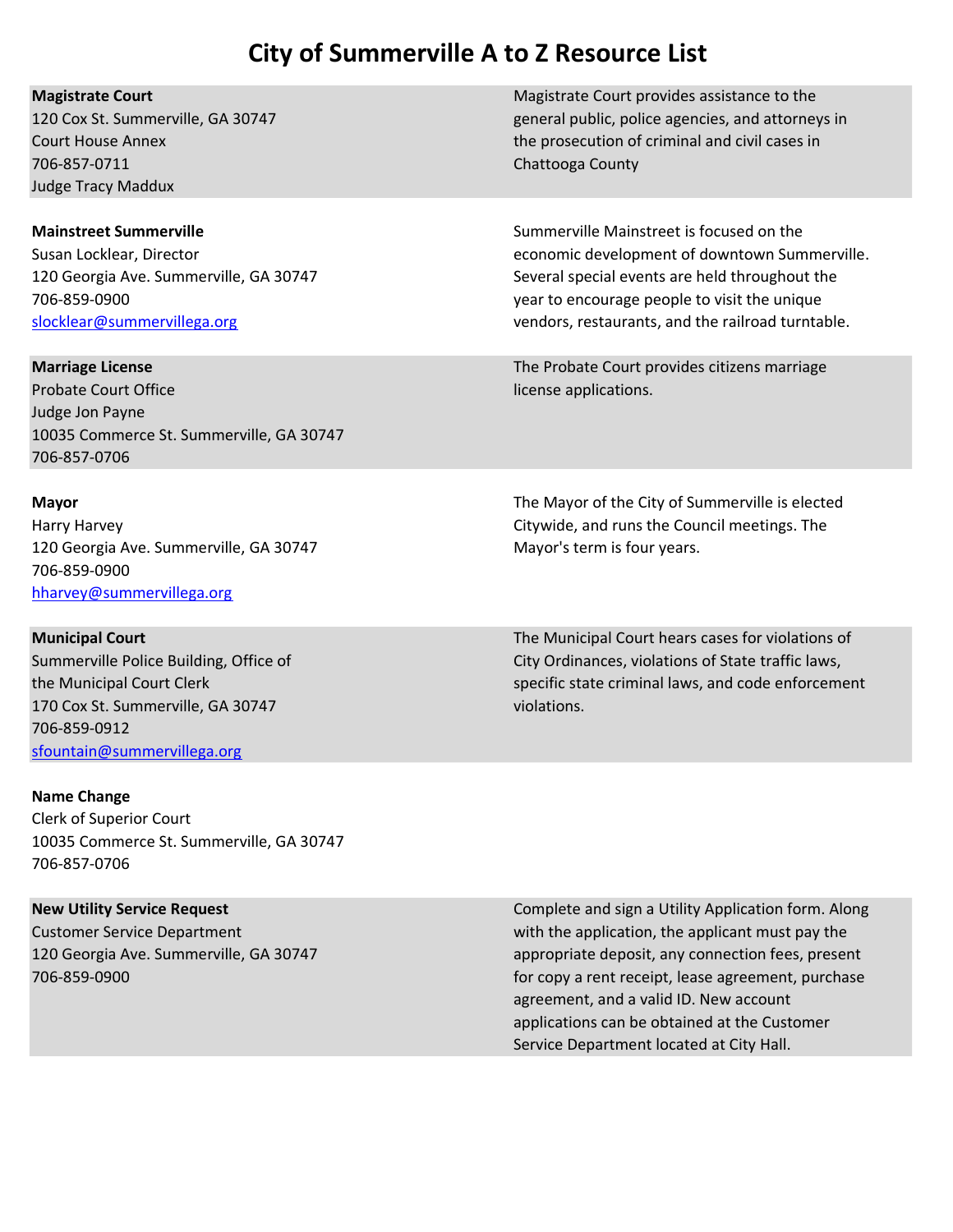### News, Summerville

The Summerville News 20 Wildlife Lake Rd. Summerville, GA 30747 706-857-2494

Customer Service Department bills on the web! Just go to our website, 706-859-0900 bill" icon.

jdurham@summervillega.org the City of Summerville City Hall.

bchamlee@summervillega.org Summerville Recreation Center.

smosley@summervillega.org laws.

### Post Office

9922 Commerce St. Summerville, GA 30747 800-275-8777

166 Cox St. Summerville, GA 30747 **pothole will be repaired promptly.** 706-859-0907 ttinney@summervillega.org

10035 Commerce St. Summerville, GA 30747 licenses, and administration of estates and 706-857-0706 guardianships.

**Online Bill Pay** City of Summerville utility customers can pay their 120 Georgia Ave. Summerville, GA 30747 www.summervillega.org and click on the "pay my

**Ordinances** The Mayor and Council approve all ordinances and Council approve all ordinances and City Clerk's Office **changes to existing ordinances. Ordinances** are 120 Georgia Ave. Summerville, GA 30747 contained in the City of Summerville's Code of 706-859-0900 Ordinances, which is available for public viewing at

**Parks** The Summerville Recreation Department maintains Community Controller Recreation Department maintains Summerville Recreation Department neighborhood and community parks at locations 220 Hwy. 100 Summerville, GA 30747 throughout the City including Dowdy Park, Willow 706-859-0910 Spring Park, Fairway Recreation Center and

**Police Department** The Summerville Police Department enforces all 170 Cox St. Summerville, GA 30747 ordinances and laws, preserves order to prevent 706-859-0912 infractions, and arrests any person violating the

**Potholes Potholes Potholes Potholes Please report any potholes to the City of Please report any potholes to the City of** Public Works Department Number of Summerville Public Works Department and the

**Probate Court Court Probate Court Probate Court handles birth, death, and marriage** Judge Jon Payne **certificates**, firearm permit registration, marriage certificates, firearm permit registration, marriage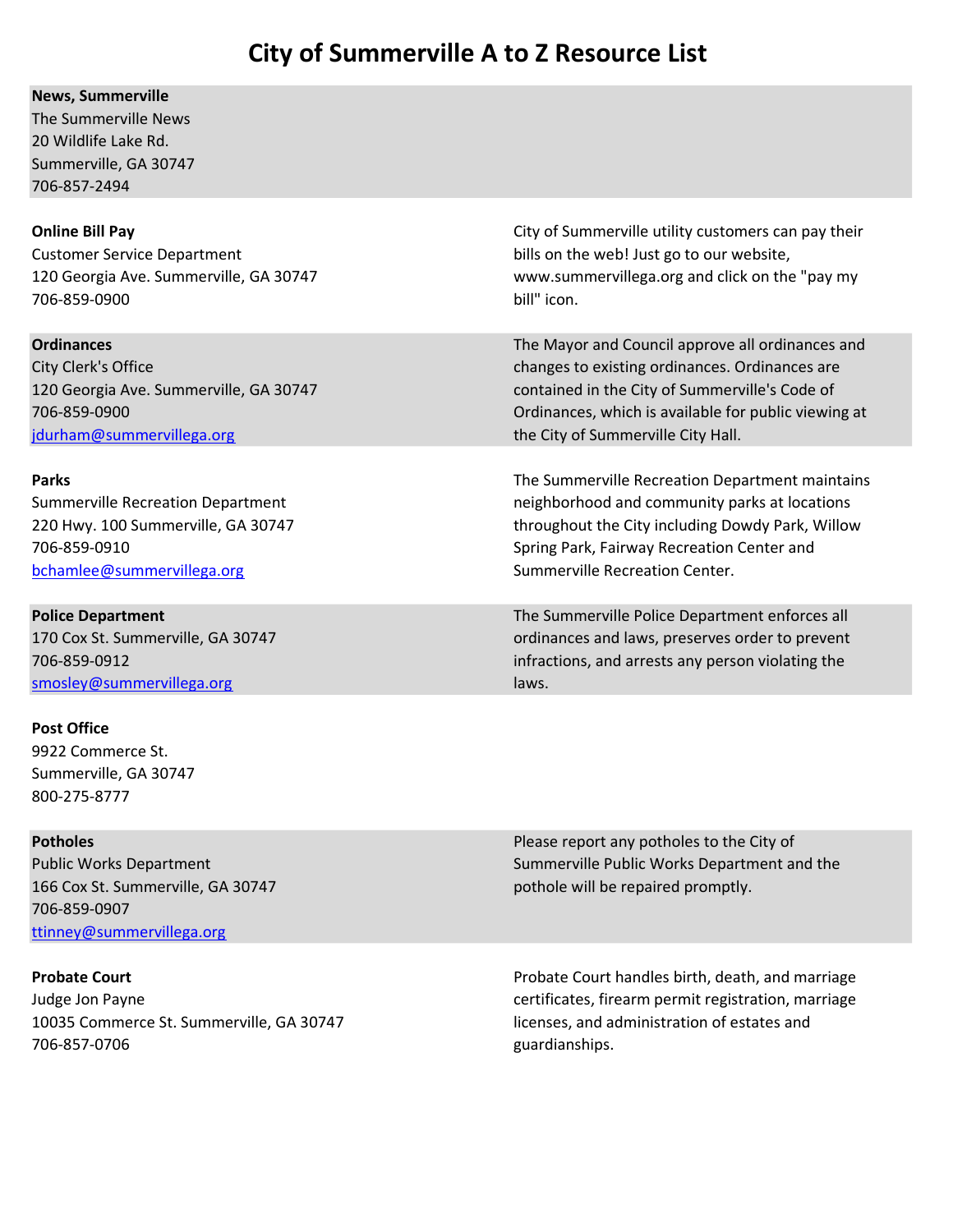| <b>Property Values</b>                                                                                                                                | The tax assessor's goal is to annually appraise at fair                                                                                                                                                                                                                   |
|-------------------------------------------------------------------------------------------------------------------------------------------------------|---------------------------------------------------------------------------------------------------------------------------------------------------------------------------------------------------------------------------------------------------------------------------|
| Chattooga County Tax Assessor office<br>120 Cox St. Summerville, GA 30747<br>706-857-0702                                                             | market value all tangible real and personal property<br>located in Chattooga County by utilizing uniform<br>methods and procedures to equally distribute the<br>tax burden among taxpayers.                                                                               |
| <b>Public Defender</b><br>Chattooga County Public Defender<br>10035 Commerce St.<br>Summerville, GA 30747<br>706-857-9243                             | The Public Defender office offers services to<br>citizens of Chattooga County who need legal<br>services but cannot afford to pay for the services<br>of a criminal attorney.                                                                                             |
| <b>Public Works</b><br>166 Cox St. Summerville, GA 30747<br>706-859-0907<br>ttinney@summervillega.org                                                 | The Public Works Department provides for a clean,<br>sanitary, and safe community for all citizens by<br>controlling the quality of services provided by the<br>street, sanitation, stormwater and engineering<br>departments.                                            |
| <b>Purchasing</b><br>120 Georgia Ave. Summerville, GA 30747<br>706-859-0900<br>bbennett@summervillega.org                                             | The Purchasing Agent is responsible for<br>coordinating the procurement of goods and<br>services for the City of Summerville. Purchasing<br>Agent also handles all bid information.                                                                                       |
| <b>Radio</b><br>26 West Washington St.<br>Summerville, GA 30747<br>706-859-1180<br>www.chattooga1180.com                                              | AM 1180 is Chattooga County's local radio station.                                                                                                                                                                                                                        |
| <b>Recreation</b><br>Summerville Recreation Department<br>220 Hwy. 100 Summerville, GA 30747<br>706-859-0910<br>bchamlee@summervillega.org            | The Summerville Recreation Department supports<br>programs and services that contribute to healthy<br>lifestyles for citizens. These include Athletics,<br>Fitness/Wellness Programs, Grounds Maintenance,<br>Parks/Facilities Maintenance and other special<br>programs. |
| <b>Restaurant Inspections</b><br>Chattooga County Health Department<br>60 Farrar Dr. Summerville, GA 30747<br>706-857-3471<br>Judy. Wesson@dph.ga.gov | Restaurant inspections are performed by the<br>Chattooga County Health Department and usually<br>posted in the Summerville News.                                                                                                                                          |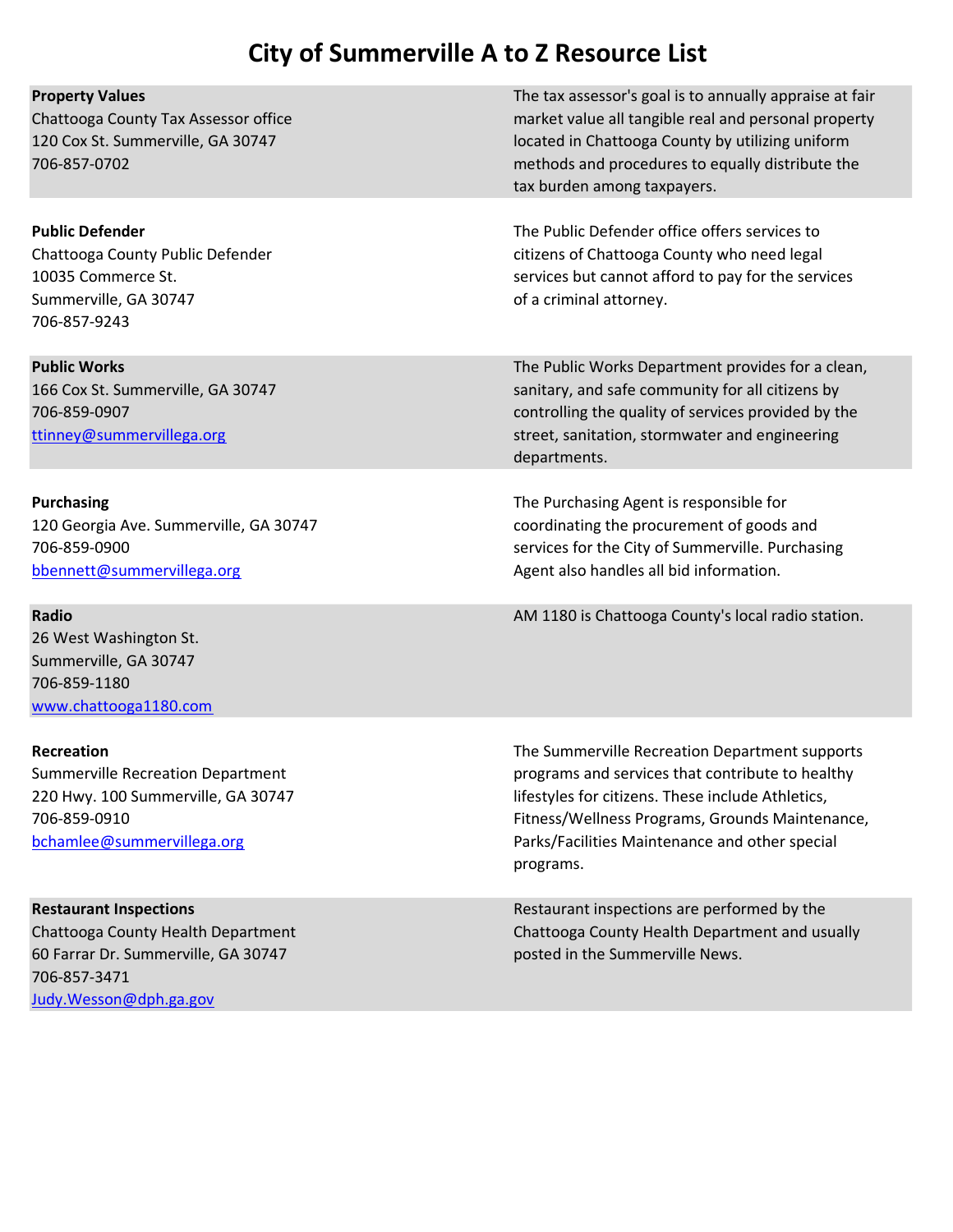Senior Center The mission of the senior center is to serve all Chattooga County Senior Center senior senior senior citizens in a dignified and caring manner. 184 Senior Dr. Summerville, GA 30747 Strive to see that their needs, mentally, physically, 706-857-5001 and emotionally are met. Activities include: congreat meals, home bound meals, and free legal services.

### Sheriff's Office

35 West Washington St. Summerville, GA 30747 706-857-3411, www.chattoogasheriff.com mschrader@chattoogasheriff.us

| <b>Sidewalks</b><br><b>Public Works Department</b><br>166 Cox St. Summerville, GA 30747<br>706-859-0907<br>ttinney@summervillega.org   | New subdivisions within the City limits are<br>required to have sidewalks. The City of<br>Summerville and staff are currently working to<br>install new and replace old sidewalks throughout<br>the City.                                                                                                                                |
|----------------------------------------------------------------------------------------------------------------------------------------|------------------------------------------------------------------------------------------------------------------------------------------------------------------------------------------------------------------------------------------------------------------------------------------------------------------------------------------|
| <b>Sign Permits</b><br>Code Enforcement Officer<br>120 Georgia Ave. Summerville, GA 30747<br>706-859-0900<br>jnorton@summervillega.org | All signs erected in the City of Summerville are<br>required to be permitted by the Code Enforcement<br>Officer. Signs erected in the historical district are<br>required to be approved by the Mayor and<br>Council. Contact the Code Enforcement Officer for<br>information on types and sizes of signs allowed.                       |
| <b>Smoke Detectors</b><br>Summerville Fire Department<br>176 Cox St. Summerville, GA 30747<br>706-859-0914                             | The Smoke Detector Program is funded through<br>grants and local business donations. Smoke<br>detectors are free to the public. If someone who<br>lives within the City limits need smoke detectors<br>the SFD will provide and install them if necessary<br>at no charge. Contact Chief Lathem for more<br>information at 706-859-0914. |
| <b>Special Events Permit</b><br>120 Georgia Ave. Summerville, GA 30747<br>706-859-0900                                                 | A permit is required for events to be held in the<br>City of Summerville. Contact City Hall at<br>706-859-0900 for information on obtaining a<br>special event permit.                                                                                                                                                                   |
| <b>Special Event Alcohol Pouring Permit</b><br>120 Georgia Ave. Summerville, GA 30747<br>706-859-0900                                  | A permit is required to allow alcohol to be served<br>at special events inside the City limits. Contact<br>City Hall at 706-859-0900 for information on<br>obtaining a special event alcohol pouring permit.                                                                                                                             |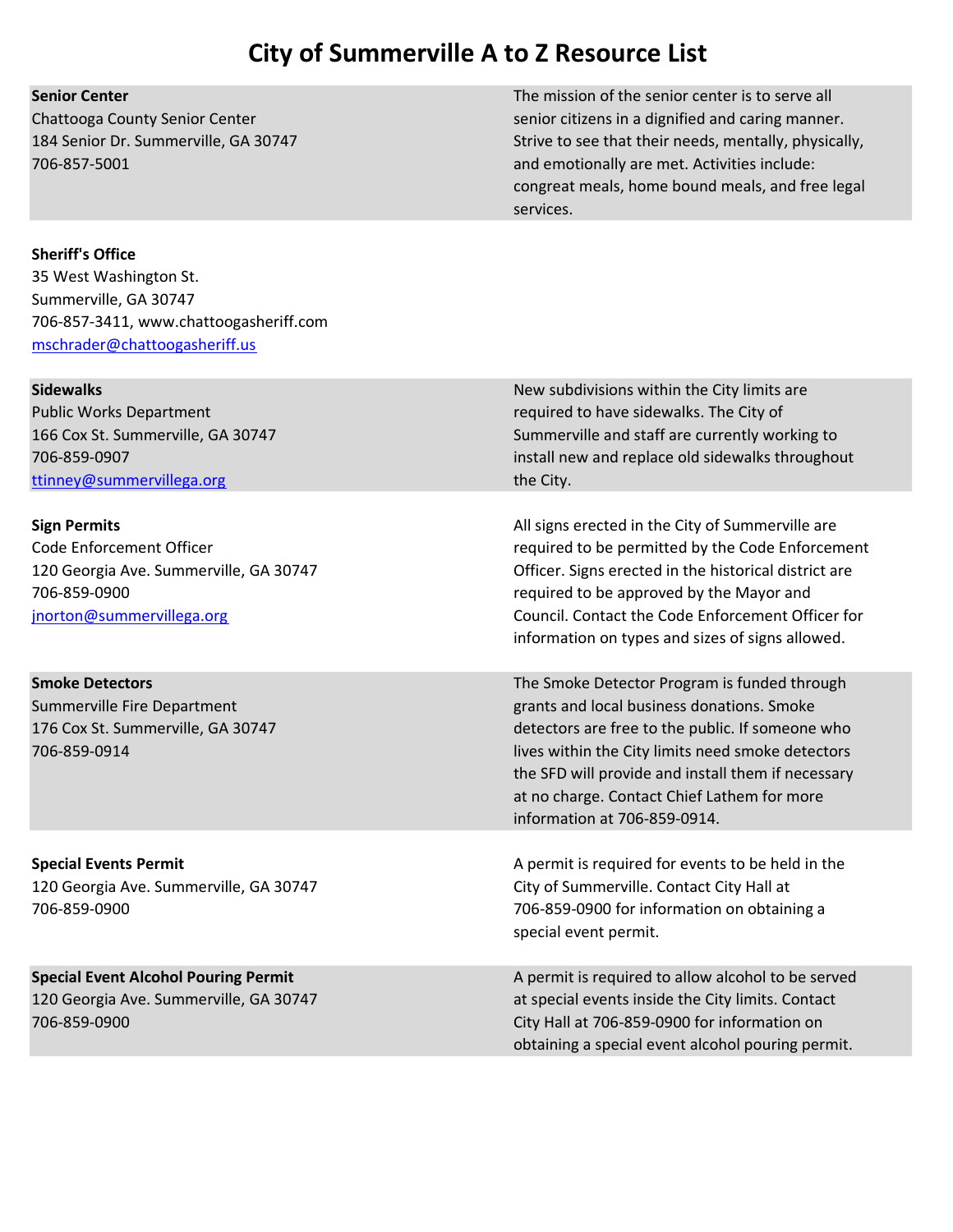| S.P.L.O.S.T. Projects<br><b>City Manager</b><br>120 Georgia Ave. Summerville, GA 30747<br>706-859-0900<br>tcarroll@summervillega.org          | The Special Local Option Sales Tax (SPLOST) is a 1<br>cent tax approved by the voters that funds many<br>capital projects throughout the City of Summerville.<br>Projects such as sidewalk replacement, building<br>renovations, recreation upgrades, utility expansion,<br>and many other projects are funded through this<br>program. |
|-----------------------------------------------------------------------------------------------------------------------------------------------|-----------------------------------------------------------------------------------------------------------------------------------------------------------------------------------------------------------------------------------------------------------------------------------------------------------------------------------------|
| <b>Sports</b><br><b>Summerville Recreation Department</b><br>220 Hwy. 100 Summerville, GA 30747<br>706-859-0910<br>bchamlee@summervillega.org | The City of Summerville offers athletic programs<br>for children ages 4 through 14 years of age. The City<br>offers softball, baseball, basketball, soccer,<br>football, tee-ball, and tot-ball. Contact Bo Chamlee<br>for more information on youth athletic programs.                                                                 |
| <b>State Court</b><br>10035 Commerce St.<br>Summerville, GA 30747<br>706-857-0704                                                             | State Court has jurisdiction with Superior Court in<br>civil actions except where exclusive jurisdiction is<br>given to the Superior Court by the Constitution. It<br>handles appeals from the Magistrate Court and has<br>criminal jurisdiction in misdemeanor cases.                                                                  |
| <b>Street Addresses</b><br>911 Center<br>170 Farrar Dr. Summerville, GA 30747<br>non-emergency 706-857-3400                                   | The 911 Center provides street addresses for each<br>property in Chattooga County. Contact them via<br>the non-emergency number at 706-857-3400 for<br>street address information.                                                                                                                                                      |
| <b>Street Lights</b><br><b>Public Works Department</b><br>166 Cox St. Summerville, GA 30747<br>706-859-0907<br>ttinney@summervillega.org      | The Public Works Department handles issues with<br>street lights provided to the City through Georgia<br>Power Company.                                                                                                                                                                                                                 |
| <b>Street Repair</b><br><b>Public Works Department</b><br>166 Cox St. Summerville, GA 30747<br>706-859-0907<br>ttinney@summervillega.org      | The Public Works Department will promptly repair<br>reported street problems on City of Summerville<br>streets. For State Route repairs (i.e. Hwy. 27, Hwy.<br>48, Hwy. 114, contact the Georgia Department of<br>Transportation at 706-857-0801.                                                                                       |
| <b>Superior Court</b><br>10035 Commerce St.<br>Summerville, GA 30747<br>706-857-0704                                                          | The Superior Court has jurisdiction in divorce,<br>felony, land-title, equity, adoption, and certain<br>civil suits.                                                                                                                                                                                                                    |

Tags, Vehicle Chattooga County Tax Office 120 Cox St. Summerville, GA 30747 706-857-0702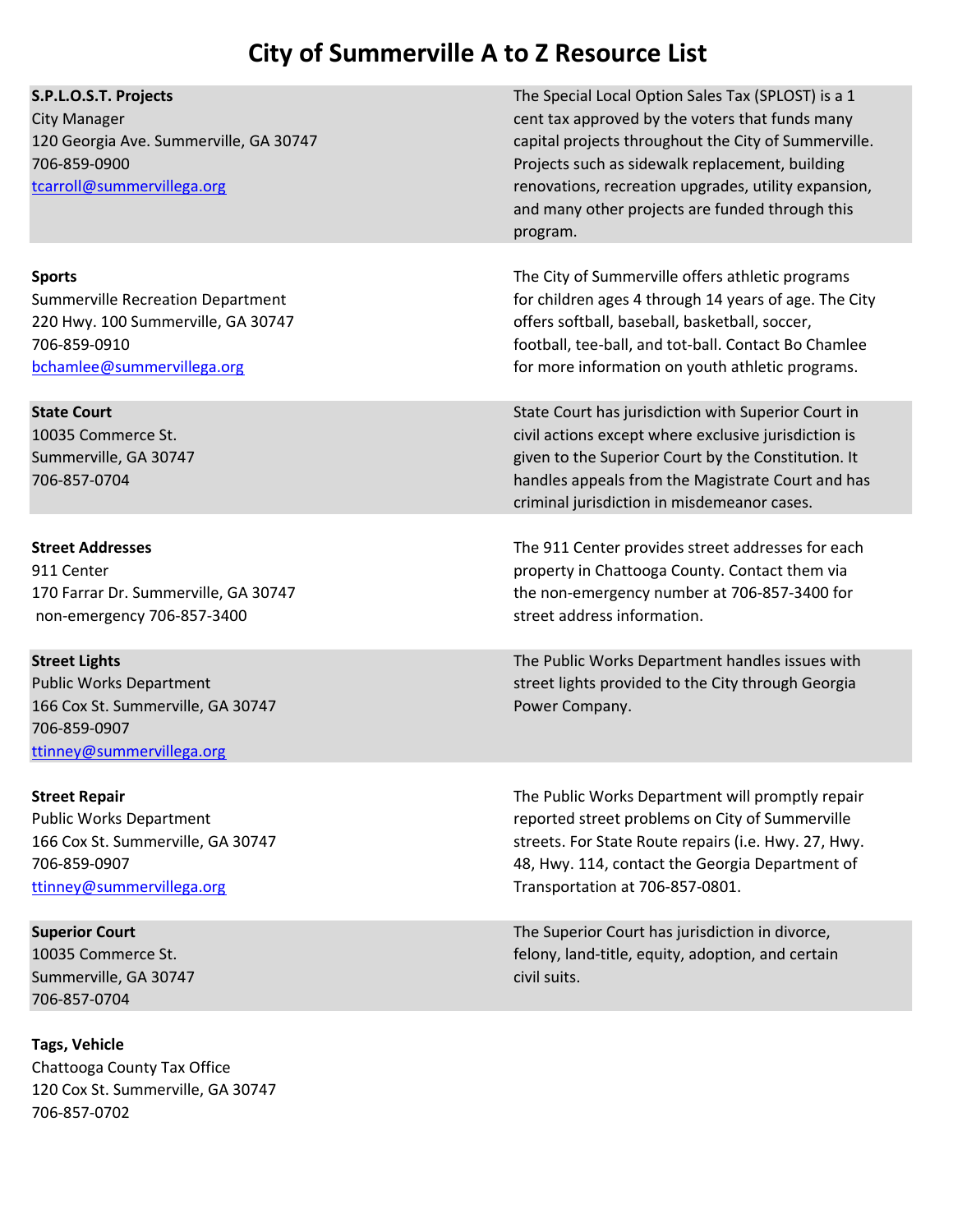### Tax Assessor

Chattooga County Tax Office 120 Cox St. Summerville, GA 30747 706-857-0702

### Tax Commissioner

Chattooga County Tax Office The Tax Commissioner office handles property tax 120 Cox St. Summerville, GA 30747 payments, vehicle tags, handicap permits, mobile 706-857-0702 home decals, and record intangible tax.

**Transportation, Georgia Department of Transportation plans, The Georgia Department of Transportation plans,** 445 7th St. Summerville, GA 30747 constructs, maintains and improves the state's roads 706-857-0801 and bridges, provides planning and financial support for other modes of transportation; develops transportation plans and strategic plans etc.

Tree, Fallen For trees blocking roadways due to storms, etc. Public Works Department contact 911 and they will dispatch the appropriate 166 Cox St. Summerville, GA 30747 crew to remove the tree. Always assume power 706-859-0907 lines are in the fallen trees and the power lines are ttinney@summervillega.org live. Never attempt to remove a tree yourself. For trees that need taken down, contact the Public Works Department to determine if the tree is City owned or on private property.

### Unemployment

Georgia Department of Labor 200 West Villanow St. Lafayette, GA 30728 706-638-5525

Utilities, City of Summerville City of Summerville Utilities is a leading provider Terry Tinney, Utilities Director of traditional utilities for residents and businesses 166 Cox St. Summerville, GA 30747 throughout Chattooga and Floyd Counties. With a 706-859-0907 community driven history that includes delivering the City's first gas service more than 60 years ago, Summerville Utilities remains committed to providing the best technologies and services to its customers. Utilities offered are Natural Gas, Water and Sewer. The City of Summerville also has various payment options, just ask a Customer Service Representative about utility payment options.